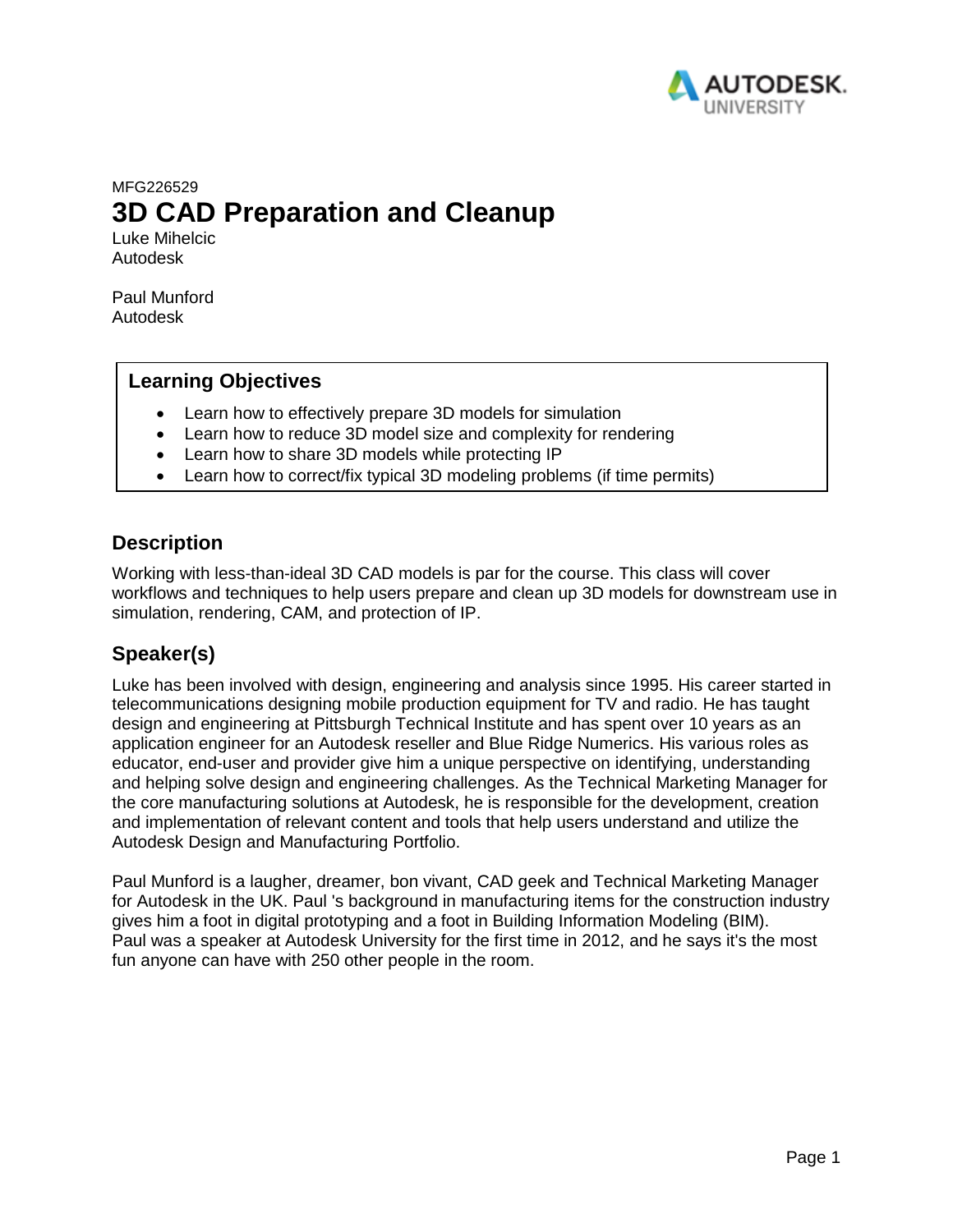

### **Learn how to effectively prepare 3D models for simulation**

When we think about preparing models for simulation there are a few things we want to make sure happen. First of all, you want to make sure no matter what you have high-quality results. You don't want to simplify a model and then lose the validity of the results.

Second, you want to make sure you have proper mesh resolution, meaning you have denser mesh where you need it and lower mesh count where you don't need it. No sense in wasting resources if the results don't change. Next, we want to think about simulation speed. Getting three simulation results from a simplified model at the same time it would take to get one results from a fully detailed model usually provides better insight and allows for more simulation feedback.

So how do we get here using geometry tools inside of Autodesk Inventor? The very first thing you want to make sure that you do is you remove any small details that will not affect the final result. Think of things such as fillets and chamfers. In most cases, these features add significant element count while having little effect on the end results.

We also want to make sure that the geometry is as perfect as it can be. Anytime you have small gaps or slivers between bodies simulation tools typically over mesh or failed to mesh all together. You've all heard the analogy garbage equals garbage out. This is especially true for simulation.

Make sure that you merge bodies when appropriate. For example: If you're only doing a fluid flow analysis and you're not worried about thermal affects you can literally model in most cases a single body. If you are doing a structural analysis or a thermal analysis merging bodied only make sense when you have similar materials.

Filling voids are very similar to merging bodies, if you're doing an external fluid flow analysis any internal voids can be filled to reduce mesh account and save on runtime since you'll have a reduced element count.

Workflow:

Complex Inventor assembly } simplified part } CFD/Mechanical/Moldflow/Nastran In-CAD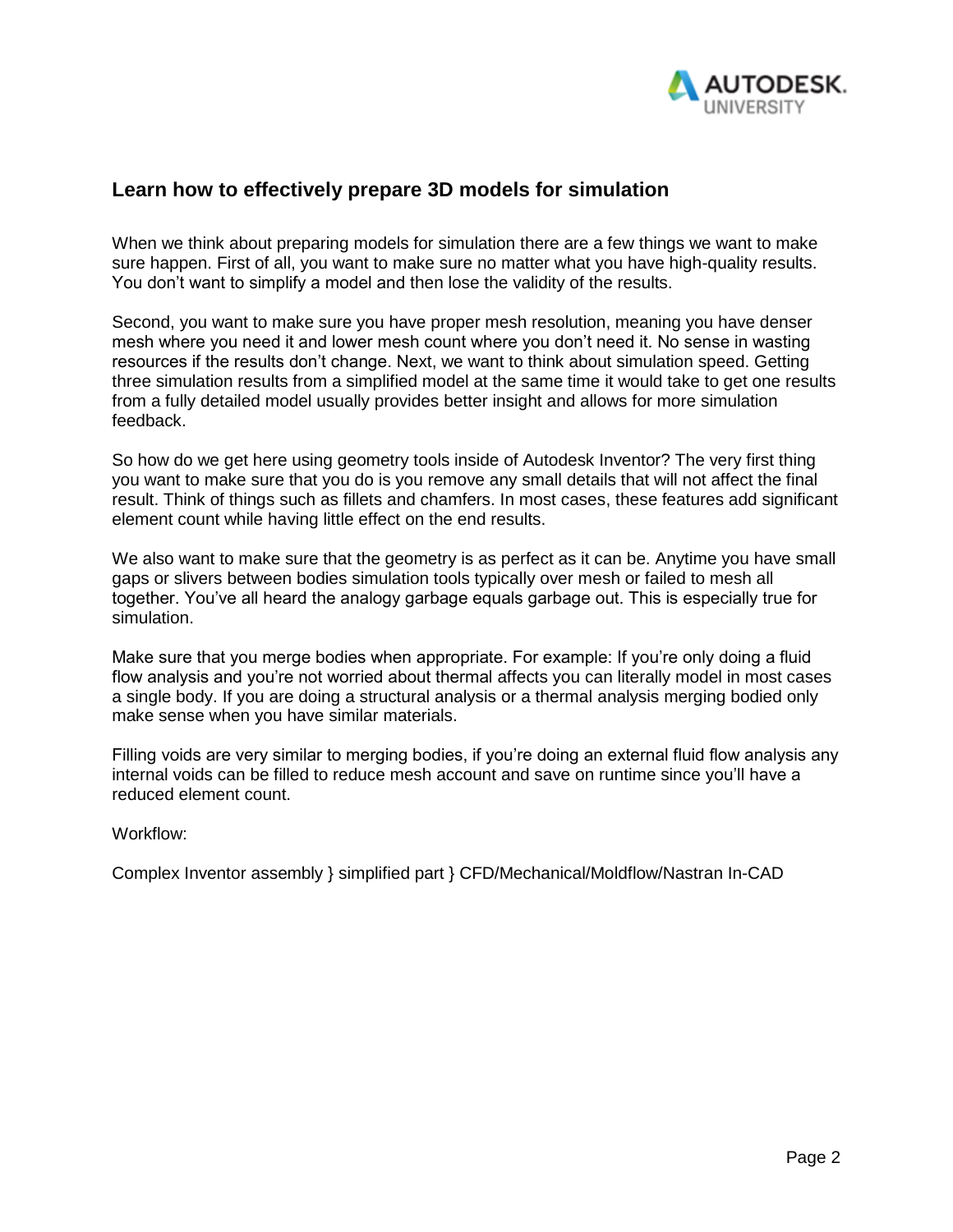

#### Example:





#### Command reference:

- [Shrinkwrap part](https://help.autodesk.com/view/INVNTOR/2019/ENU/?guid=GUID-A106F1D6-2B7C-4BAB-9356-1DB87CA4767A)
- [Shrinkwrap Substitute](https://help.autodesk.com/view/INVNTOR/2019/ENU/?guid=GUID-00B17673-8CC3-4F6F-9CC3-8069F3487C03)
- [Create simplified](https://help.autodesk.com/view/INVNTOR/2019/ENU/?guid=GUID-B0D9FF6F-938E-4A3A-8F1B-95B9B2D58BEA) [part](https://help.autodesk.com/view/INVNTOR/2019/ENU/?guid=GUID-B0D9FF6F-938E-4A3A-8F1B-95B9B2D58BEA)
- [Delete face](https://help.autodesk.com/view/INVNTOR/2019/ENU/?guid=GUID-E9151557-0811-49FE-AC40-3AA364466DA8)
- [Direct](https://help.autodesk.com/view/INVNTOR/2019/ENU/?guid=GUID-3C3258FE-E5B2-4219-BE90-BD8011580855) [edit](https://help.autodesk.com/view/INVNTOR/2019/ENU/?guid=GUID-3C3258FE-E5B2-4219-BE90-BD8011580855)
- Remove details
- Fill voids







Create Simplified Part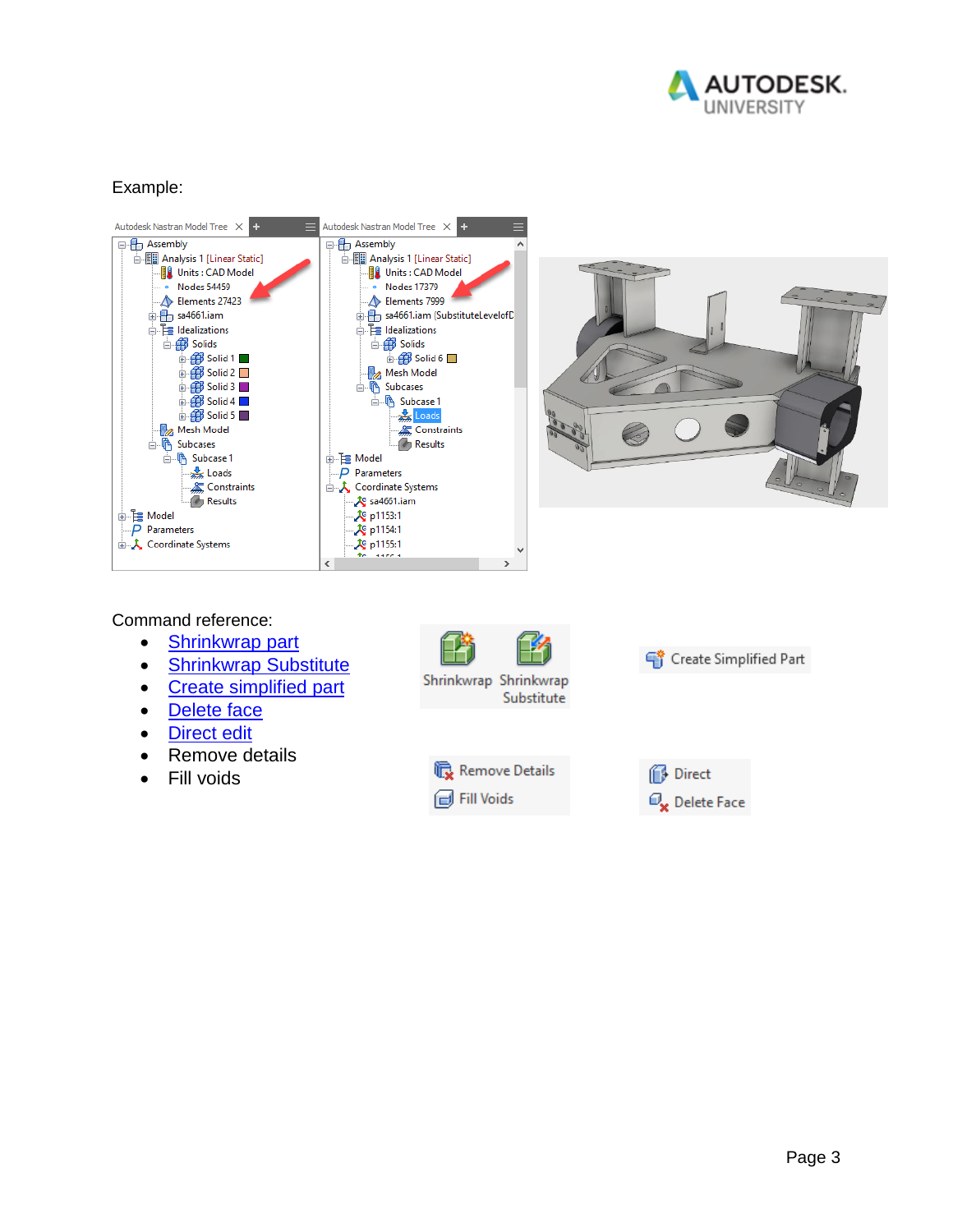

### **Keys to reduce size and complexity for rendering**

When you think of rendering you typically don't think about simplification. The truth is simplified models render faster. Why ray trace internal components if you're doing a rendering of only external components.

So, the number one thing we want to do with rendering is to have faster rendering times. We also want to make sure material selection is easier and we only want to render objects that are in the view.

Removing small details does help with the render time since those faces are not calculated during ray tracing. When we merge bodies and leverage the selection tool we can quickly apply materials prior to rendering. We also want to make sure we're only rendering components that we want to render. We can use selection tools in combination with views to only render only the components we want in our current view.

Workflow:

Complex Inventor assembly } simplified assembly } Ray tracing in Inventor

Example:



Time to Fine Ray Tracing: 277 seconds and 198 seconds or 33% time savings.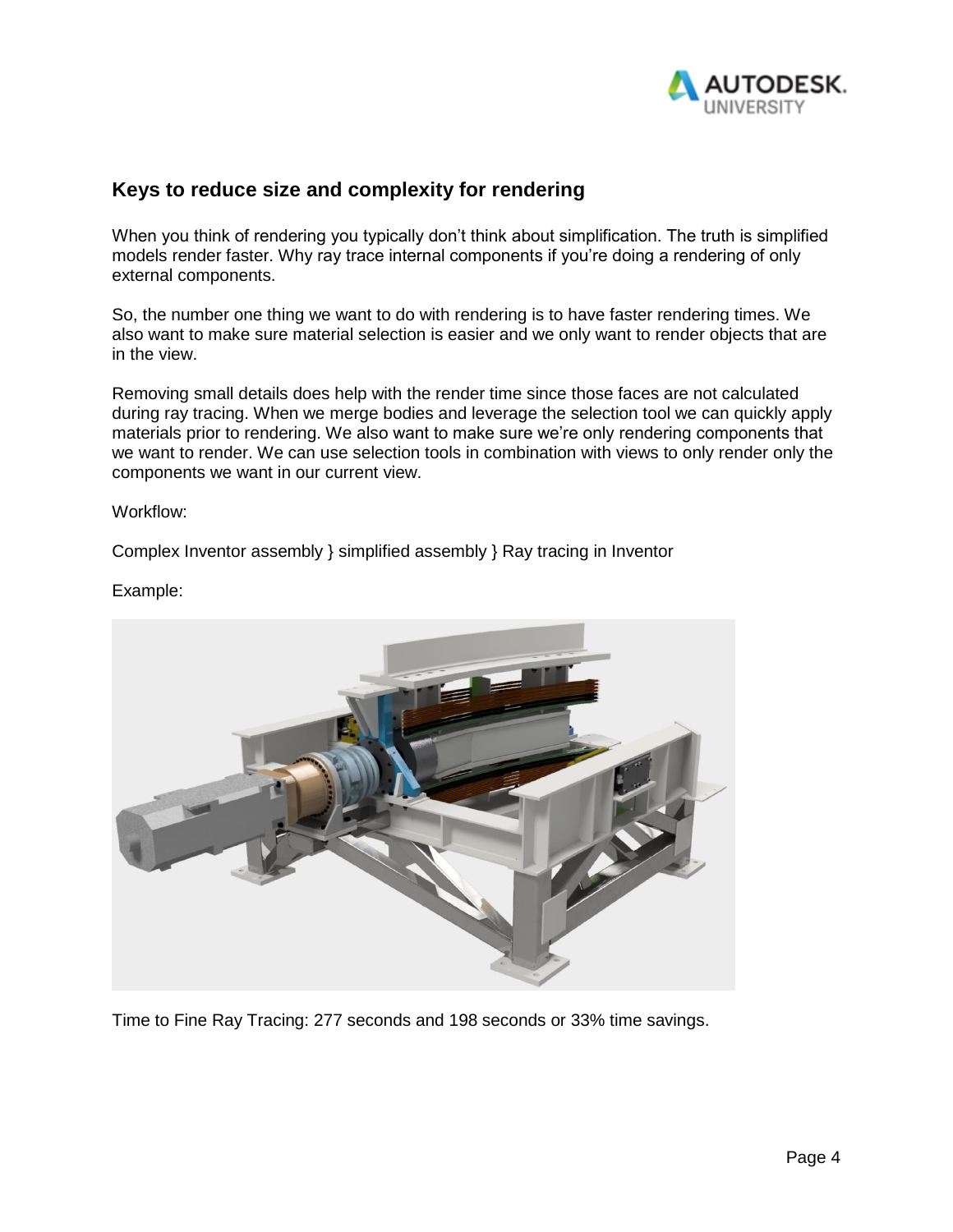

Command reference:

- [Shrinkwrap Substitute](https://help.autodesk.com/view/INVNTOR/2019/ENU/?guid=GUID-00B17673-8CC3-4F6F-9CC3-8069F3487C03)
- [Level of Detail](https://help.autodesk.com/view/INVNTOR/2019/ENU/?guid=GUID-BB22DDCB-F370-4BF0-B438-EC1D0E91D49E)
- **[View](https://help.autodesk.com/view/INVNTOR/2019/ENU/?guid=GUID-397F9263-12C3-47A1-B6A6-16FC05EDEF47) [reps](https://help.autodesk.com/view/INVNTOR/2019/ENU/?guid=GUID-397F9263-12C3-47A1-B6A6-16FC05EDEF47)**
- Selection priority



- Select External Components
- Select Internal Components
- Select All in Camera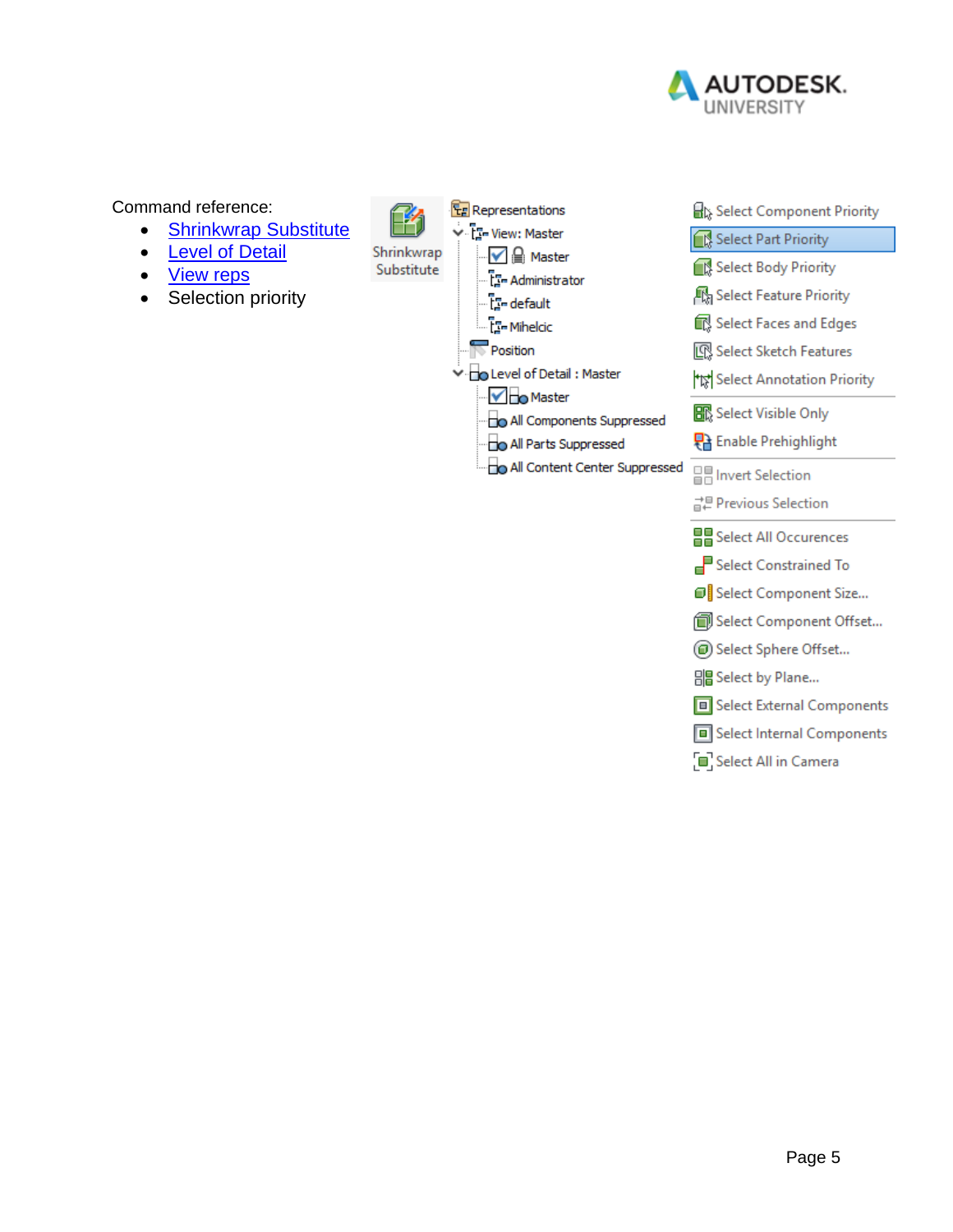

### **Keys to share models while protecting IP**

Protecting your intellectual property may be what most important aspects of your job. The last thing you want to do is to share information they can easily be redesigned and copied by a competitor. Engineers and designers need to share the information, but they need to share it intelligently and in a way that protects their information. One of the best ways to do this inside of Autodesk Inventor is with simplification tools.

We also want to make sure we're not re-creating data just for collaboration purposes, this is not only a waste of time but also resources. We also want to make sure the information easily be shared with vendors and partners.

One of the first things you probably want to do is to remove small details. This will not only make the files you are sharing smaller but I will also provide a quick and easy way to remove detail.

Merging multiple bodies or components until one is also another way to protect the design intent of your products.

Typically when your sharing your data it's primarily used for clearance and placement purposes. In these cases, you can typically remove all internal components and futures.

Workflow:

Complex Inventor assembly } simplified part } export to neutral file format

Example:

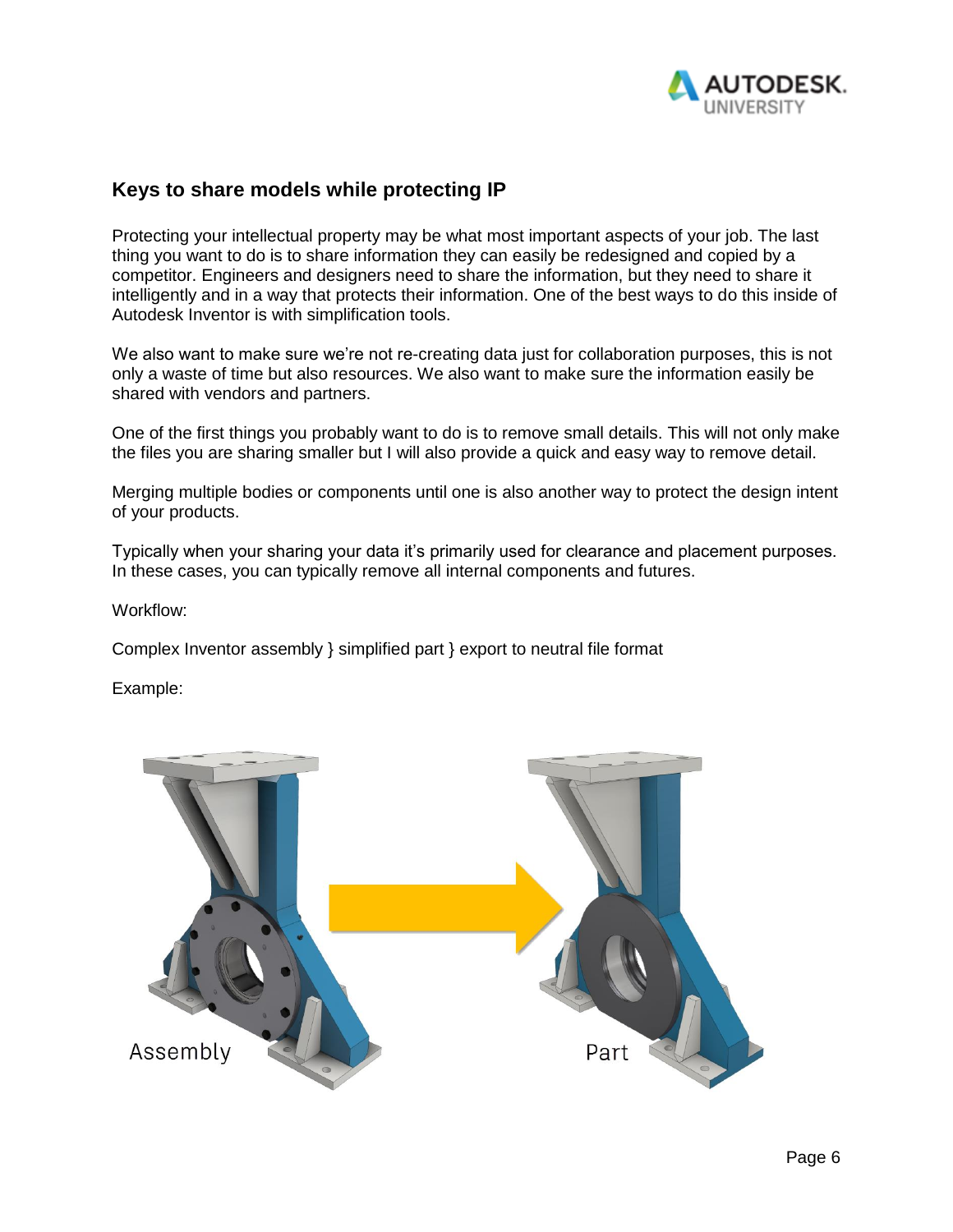

#### Command reference:

- [Shrinkwrap part](https://help.autodesk.com/view/INVNTOR/2019/ENU/?guid=GUID-A106F1D6-2B7C-4BAB-9356-1DB87CA4767A)
- [Create simplified](https://help.autodesk.com/view/INVNTOR/2019/ENU/?guid=GUID-B0D9FF6F-938E-4A3A-8F1B-95B9B2D58BEA) [part](https://help.autodesk.com/view/INVNTOR/2019/ENU/?guid=GUID-B0D9FF6F-938E-4A3A-8F1B-95B9B2D58BEA)
- [Delete face](https://help.autodesk.com/view/INVNTOR/2019/ENU/?guid=GUID-E9151557-0811-49FE-AC40-3AA364466DA8)
- [Direct](https://help.autodesk.com/view/INVNTOR/2019/ENU/?guid=GUID-3C3258FE-E5B2-4219-BE90-BD8011580855) [edit](https://help.autodesk.com/view/INVNTOR/2019/ENU/?guid=GUID-3C3258FE-E5B2-4219-BE90-BD8011580855)
- Remove details
- Fill voids
- Defend envelopes





| Remove Details |
|----------------|
| Fill Voids     |

Direct  $\mathcal{O}_{\mathbf{x}}$  Delete Face